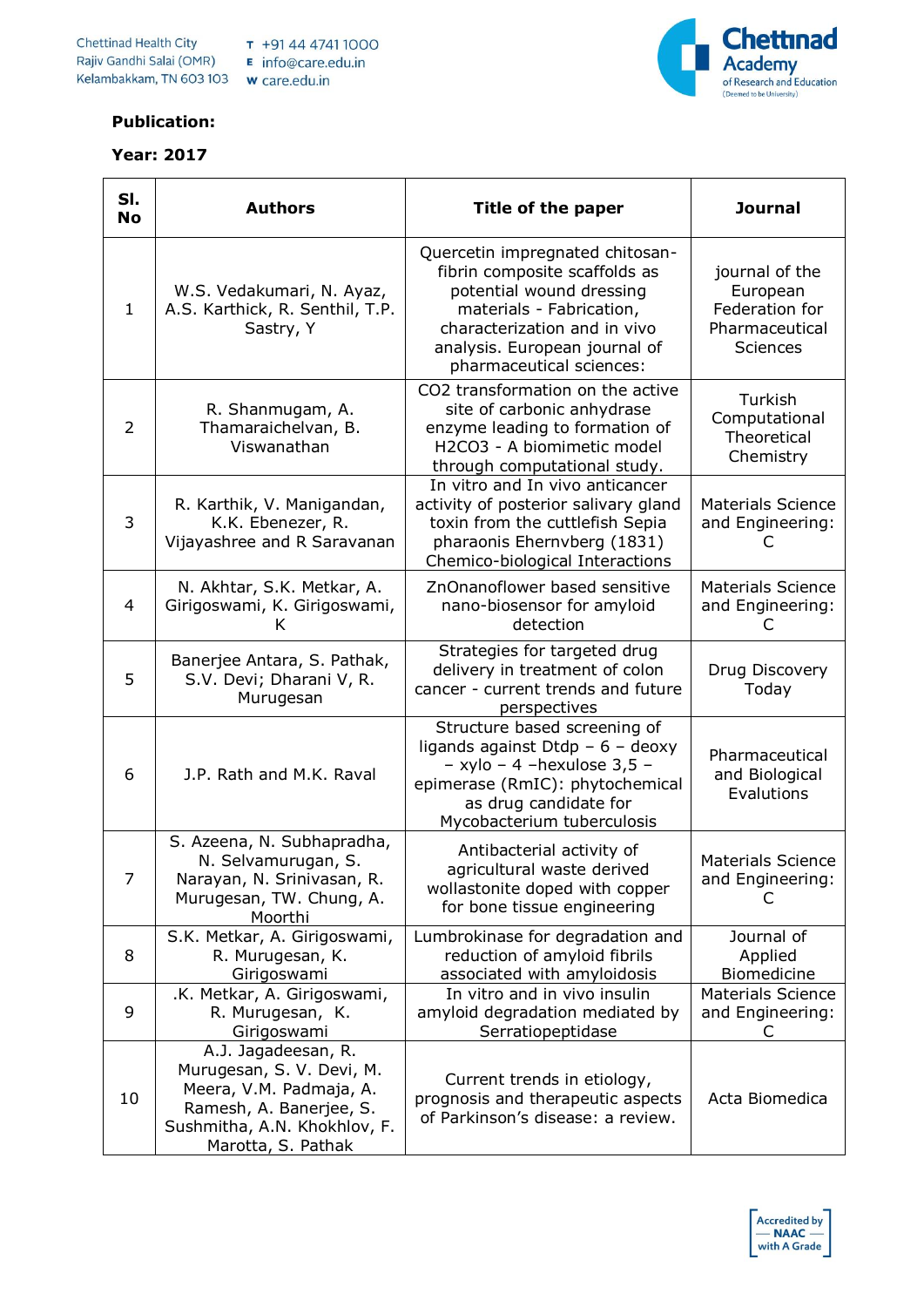

| 11 | M. Vedanayagam, M. Nidhin,<br>N. Duraipandy, N. D. Naresh,<br>G. Jaganathan, M.<br>Ranganathan, M.<br>SyamalaKiran, S. Narayan,<br>B.U. Nair, K.J. Sreeram | Role of nanoparticle size in self-<br>assemble processes of collagen<br>for tissue engineering application.                                                                  | International<br>Journal of<br><b>Biological</b><br>Macromolecules  |
|----|------------------------------------------------------------------------------------------------------------------------------------------------------------|------------------------------------------------------------------------------------------------------------------------------------------------------------------------------|---------------------------------------------------------------------|
| 12 | S.N. Sethu, N. Subhapradha,<br>D. Saravanan, N.<br>Selvamurugan, W. Tsai, N.<br>Srinivasan, R. Murugesan, A.<br>Moorthi                                    | Nanoceramics on osteoblast<br>proliferation and differentiation in<br>bone tissue engineering.                                                                               | International<br>Journal of<br>Biological<br>Macromolecules.        |
| 13 | N. Subhapradha, A.<br>Shanmugam                                                                                                                            | Fabrication of b chitosan<br>nanoparticles and its anticancer<br>potential against human<br>hepatoma cells.                                                                  | International<br>Journal of<br><b>Biological</b><br>Macromolecules. |
| 14 | R. Shanmugam, A.<br>Thamaraichelvan, T.K.<br>Ganesan, B. Viswanathan                                                                                       | Computational evaluation of sub-<br>nanometer cluster activity of<br>singly exposed copper atom with<br>various coordinative environment<br>in catalytic CO2 transformation. | <b>Applied Surface</b><br>Science                                   |
| 15 | V. Ramakrishnan, R.S.A.<br>Husain, SSSJ. Ahmed                                                                                                             | Genetic predisposition of IL-10<br>promoter polymorphisms with risk<br>of multiple sclerosis: A meta-<br>analysis.                                                           | Journal of<br>Neuroimmunolog<br>У                                   |
| 16 | Vani Seshasubramanian,<br>Govindaraju Soundararajan,<br>Pitchappan Ramasamy                                                                                | Human leukocyte antigen A, B<br>and Hepatitis B infection<br>outcome: A meta-analysis,                                                                                       | Infection,<br>Genetics and<br>Evolution                             |
| 17 | Ramasamy P, Subhapradha<br>N2, Thinesh T, Selvin J,<br>Selvan KM, Shanmugam V,<br>Shanmugam A                                                              | Characterization of bioactive<br>chitosan and sulfated chitosan<br>from Doryteuthis singhalensis<br>(Ortmann, 1891).                                                         | International<br>Journal of<br>Biological<br>Macromolecules         |
| 18 | Gopal S, Divya KC                                                                                                                                          | Can methicillin-resistant<br>Staphylococcus aureus prevalence<br>from dairy cows in India act as<br>potential risk for community-<br>associated infections?:                 | Veterinary world                                                    |
| 19 | Manivannan J, Prashanth M,<br>Saravana Kumar V, Shairam<br>M, Subburaj J                                                                                   | Systems biological understanding<br>of the regulatory network and the<br>possible therapeutic strategies for<br>vascular calcification.                                      | Molecular<br>biosystems                                             |
| 20 | Avinash E, Divya Joseph,<br>LailuMathews                                                                                                                   | Anaesthetic Management of a<br>pregnant patient with intrahepatic<br>cholestasis hosted for elective<br>caesarean section                                                    | <b>Chettinad Health</b><br>City Medical<br>Journal                  |
| 21 | Boban V, Balamurugan B,<br>LailuMathews                                                                                                                    | Anaesthetic Management of<br>posterior reversible<br>encephalopathy syndrome in a<br>patient with eclampsia                                                                  | <b>Chettinad Health</b><br>City Medical<br>Journal                  |
| 22 | Sundar Anand; Swati;<br>Amarnath Moni, Lailu<br>Mathews                                                                                                    | Epidural catheter misplacement.                                                                                                                                              | <b>Chettinad Health</b><br>City medical<br>Journal                  |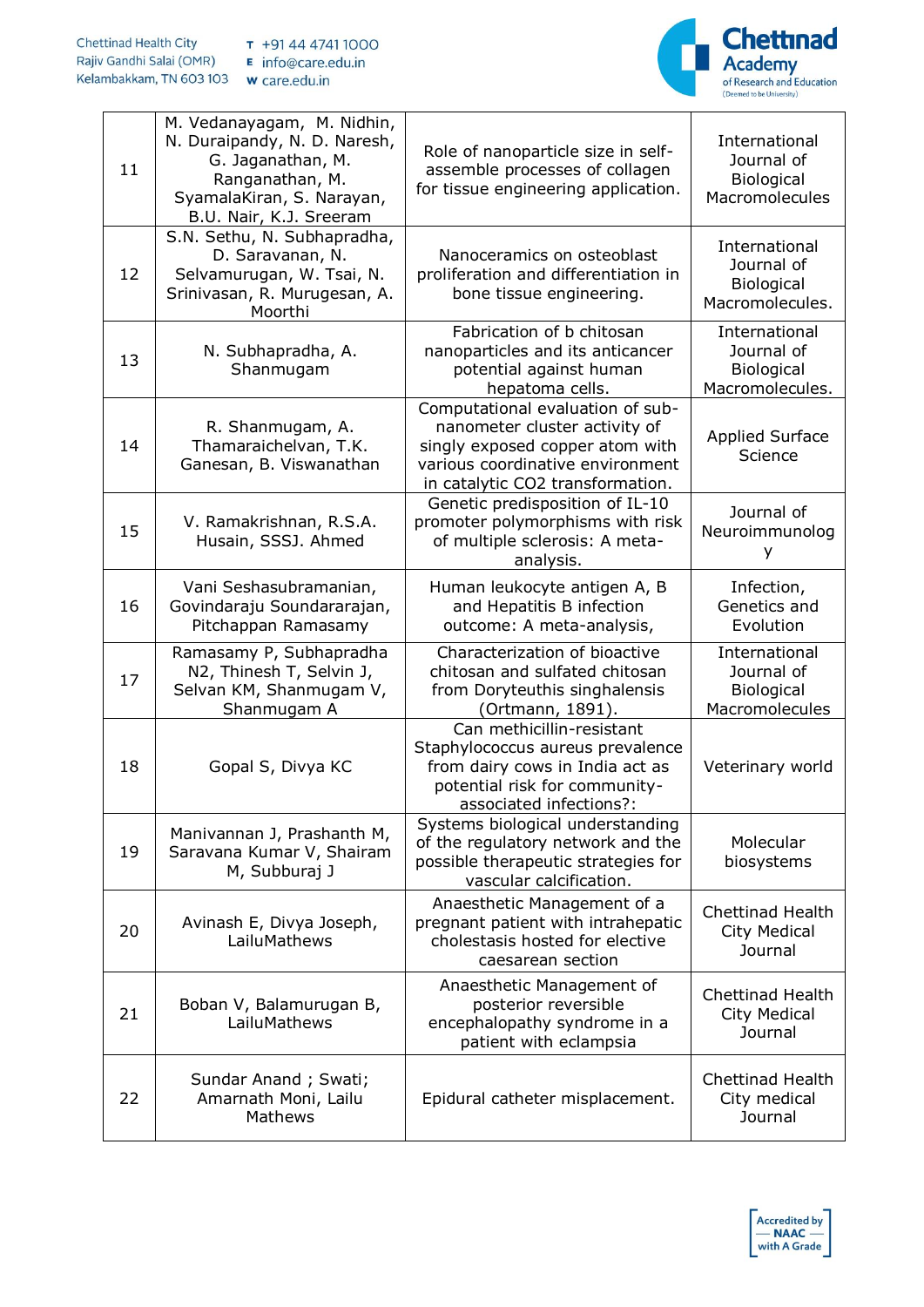

| 23 | Sivaji M, Manickavasagam J,<br>Indumathi Sundaramurthi,<br>Gopinathan S                                                                                                              | A study on prevalence and co-<br>morbidity of bipolar and anxiety<br>disorders in chronic headache<br>patients                                                                         | International<br>Journal of<br>Research in<br><b>Medical Sciences</b>              |
|----|--------------------------------------------------------------------------------------------------------------------------------------------------------------------------------------|----------------------------------------------------------------------------------------------------------------------------------------------------------------------------------------|------------------------------------------------------------------------------------|
| 24 | Amarnath RL, Shilpa K,<br>Ugargol AR, Bandlamudi S                                                                                                                                   | Sociodemographic and dietary<br>factors influencing overweight and<br>obesity in school going children<br>aged 10 to 15 years: a cross<br>sectional community based study.             | International<br>Journal Of<br>Community<br>Medicine And<br><b>Public Health</b>   |
| 25 | Malligai E, Divya sri                                                                                                                                                                | Whether storage facilities alter<br>HbA1c levels?                                                                                                                                      | International<br>Journal of<br><b>Current Research</b>                             |
| 26 | Vigneshwaran J, Malligai E,<br>Rajasekaran D, Mohammed<br>Noor                                                                                                                       | A rare combination of<br>stomatocytosis with abnormal<br>blood lipids and Gilbert's<br>syndrome                                                                                        | <b>Chettinad Health</b><br>CityMedical<br>Journal                                  |
| 27 | Jana PK, Sarkar TK,<br>Chellaiyan DVG, Adhikary M,<br>Jha SN.                                                                                                                        | Rabies menace and control<br>- Knowledge, awareness, and<br>practices among patients in a<br>tertiary care hospital in West<br>Bengal                                                  | International<br>Journal of<br><b>Medical Science</b><br>and Public Health         |
| 28 | Vinoth Gnana Chellaiyan,<br>Aravind Manoharan, Murali<br>Ramachandran                                                                                                                | Knowledge and awareness<br>towards dengue infection and its<br>prevention: a cross sectional<br>study from rural area of Tamil<br>Nadu,                                                | India<br>International<br>Journal of<br>Community<br>Medicine and<br>Public Health |
| 29 | Reddy MM, Panakkal AM,<br>Loganathan S,<br>Venkatappaiah J                                                                                                                           | Perception of current medical<br>practitioners about undergraduate<br>community medicine training,<br>implications for future<br>undergraduate curriculum: a<br>cross sectional study. | International<br>Journal<br><b>Community Med</b><br><b>Public Health</b>           |
| 30 | Vinoth Gnana Chellaiyan,<br>Deepak K. Raut, Anita<br>Khokhar                                                                                                                         | Job satisfaction of counsellors at<br>integrated counselling and testing<br>centres (ICTCs) of Delhi, India                                                                            | International<br>Journal of<br>Community<br>Medicine and<br><b>Public Health</b>   |
| 31 | Mrinmoy Adhikary, Vinoth<br>Gnana Chellaiyan, Ranadip<br>Chowdhury, Shailaja Daral,<br>Neha Taneja, Timiresh Kumar<br>Das                                                            | Association of risk factors of type<br>2 diabetes mellitus and fasting<br>blood glucose levels among<br>residents of rural area of Delhi: a<br>cross sectional study                   | International<br>Journal of<br>Community<br>Medicine and<br><b>Public Health</b>   |
| 32 | Tarun Kumar Sarkar,<br>Mrinmoy Adhikary, Vinoth<br>Gnana Chellaiyan D, Pulak<br>Kumar Jana, Akash<br>Rai, Indranil Biswas                                                            | An observational study on career<br>aspiration among students of a<br>medical college in Kolkata                                                                                       | International<br>Journal of<br>Community<br>Medicine and<br>Public Health          |
| 33 | Ravish Hardanahalli S,<br>Jayanthi Srikanth, Rachana<br>Annadani, Pradeep Kumar<br>DP, Malatesh Undi, Chandana<br>Krishna, Rupsa Banerjee,<br>Vairava Solai and Aravind<br>Manoharan | Safety of Intradermal Rabies<br>Vaccination as Pre Exposure<br>Prophylaxis                                                                                                             | Journal of<br>Vaccines &<br>Vaccination                                            |

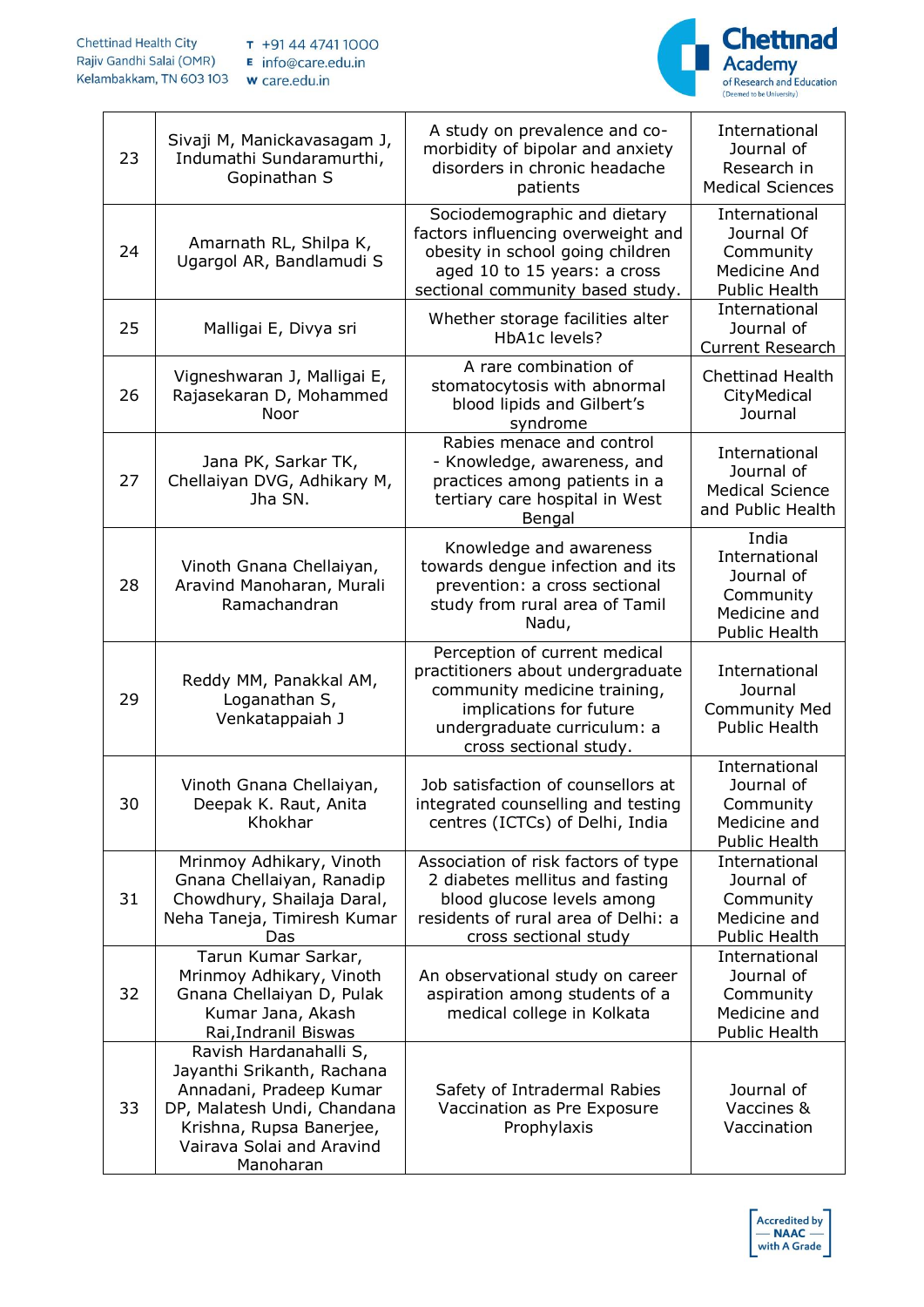

| 34 | Murali R, Munish N                                                                                                                     | A community based cross<br>sectional study on domestic<br>violence among married women<br>dwelling in urban slum Tamil<br>Nadu                              | Journal for<br>Research<br>Analysis                                     |
|----|----------------------------------------------------------------------------------------------------------------------------------------|-------------------------------------------------------------------------------------------------------------------------------------------------------------|-------------------------------------------------------------------------|
| 35 | Japhereena M, Vinoth G C,<br>Dhivyatharani K                                                                                           | Attitude toward learning of<br>community medicine: a cross-<br>sectional study among medical<br>school students                                             | Journal of Family<br><b>Medical Primary</b><br>Care                     |
| 36 | K Sivakami, K Priya, P<br>Thirunavukarasu, SB<br>Jothiramalingam, P Preethi, S<br>Prabakaran, R B Namasivaya<br>Navin, Venkata Kasyapi | Comparison of efficacy of<br>fluticasone propionate and<br>mometasone furoate in<br>rhinitis.                                                               | Medplus-<br>International<br>Medical Journal                            |
| 37 | Malar Nisha Raveendran,<br>Sundaramoorthy M.<br>Srinivasan                                                                             | Post partum bullous pemphigoid -<br>A case report.                                                                                                          | Our Dermatology<br>online                                               |
| 38 | Ramprasath Anbazhagan,<br>Noorul Ameen, Dr<br>Rajasekeran Durai                                                                        | A Rare Case of Cryoglobulinemic<br>Vasculitis.                                                                                                              | Journal of<br><b>Medical Science</b><br><b>And Clinical</b><br>Research |
| 39 | K.Padmanabhan, Durga<br>Krishnan, Dr ajasekaran<br>Durai                                                                               | An Interesting Case of Acute<br>Myeloid Leukemia                                                                                                            | Journal of<br><b>Medical Science</b><br><b>And Clinical</b><br>Research |
| 40 | Bharranitharan, Sarah<br>Subashini, Dr Rajasekaran<br>Durai.                                                                           | Pyogenic Sacroilitis Due to<br>Burkholderia Pseudomallei<br>Resulting in Septic Shock: A Case<br>Report.                                                    | Journal of<br><b>Medical Science</b><br><b>And Clinical</b><br>Research |
| 41 | Rajesekar D, Abitha V,<br>Ameen N.                                                                                                     | A rare presentation of scrub<br>typhus as ADEM.                                                                                                             | Journal of<br>Medical and<br><b>Dental Sciences</b>                     |
| 42 | Sarah Premraj, Nikita M,<br>Rajasekaran D                                                                                              | Tetany as a delayed manifestation<br>of cisplatin induced nephrotoxicity                                                                                    | The Journal of<br>the Association<br>of Physicians of<br>India.         |
| 43 | Alice Peace R, A S Shameem<br>Banu, M Jeya, Priyadarshini S                                                                            | Characterisation of MRSA based<br>on its virulence factors and<br>antimicrobial susceptibility<br>pattern.                                                  | Indian Journal of<br>Microbiology<br>Research                           |
| 44 | Kumaran G, Shameem Banu A<br>S, Riswana J                                                                                              | Clinico - mycological study on<br>superficial fungal infections in<br>tertiary care hospital and a profile<br>of their antifungal susceptibility<br>pattern | Indian Journal of<br>Microbiology<br>Research                           |
| 45 | Abirami E, Preethi V,<br>Priyadarshini S, Shameem<br>Banu A S                                                                          | A Study on Catheter related<br>bloodstream infections (CRBSI)<br>in Intensive careunit patients in a<br>tertiary care hospital                              | Indian Journal of<br>Microbiology<br>Research                           |
| 46 | Preethi V, Priyadarshini S,<br>Shameem Banu A S                                                                                        | Bacteriological profile and<br>resistance pattern of the<br>microorganisms causing<br>bacteremia with special emphasis<br>on unusual blood isolates         | Indian Journal of<br>Microbiology<br>Research                           |

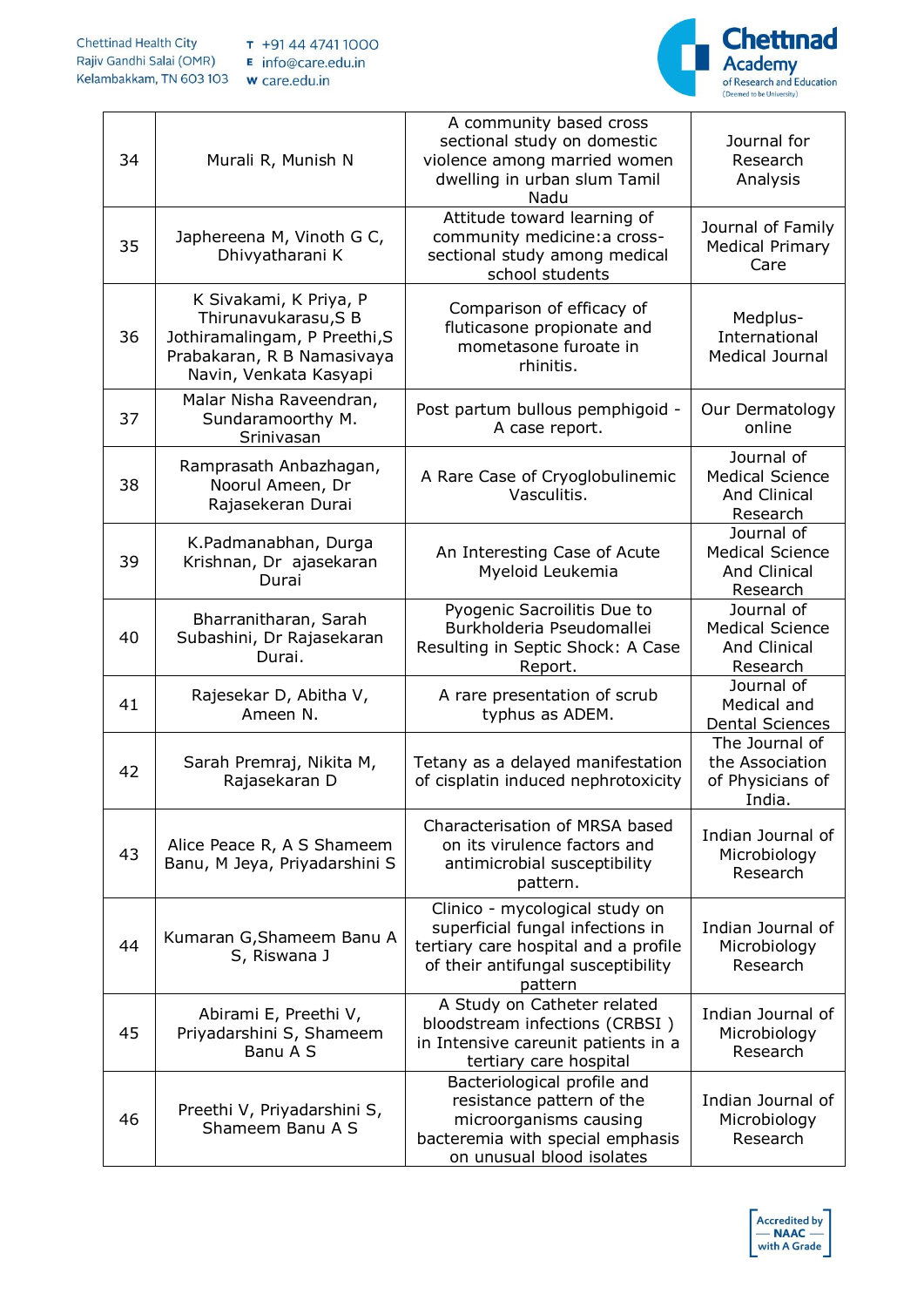

| 47 | N Pandiyan, Ramesh Raja D,<br>Radha Pandiyan                                         | Designer Babies- Are we there<br>yet?.                                                                                                                     | <b>ISSRF Newsletter</b>                                                                        |
|----|--------------------------------------------------------------------------------------|------------------------------------------------------------------------------------------------------------------------------------------------------------|------------------------------------------------------------------------------------------------|
| 48 | N Pandiyan, Radha Pandiyan,<br>D Ramesh Raja                                         | A Perspective on sperm DNA<br>fragmantation.                                                                                                               | Translational<br>Andrology and<br>Urology                                                      |
| 49 | Ramesh VG, Narasimhan V,<br>Balasubramanian C                                        | Cerebrospinal fluid dynamics<br>study in communicating<br>hydrocephalus.                                                                                   | Asian Journal of<br>Neurosurgery                                                               |
| 50 | Ramesh VG, Kodeeswaran M,<br>Deiveegan K, Sundar V,<br>Sriram K                      | Vertex epidural hematoma: An<br>analysis of a large series.                                                                                                | Asian Journal of<br>Neurosurgery                                                               |
| 51 | S.Kalayanaraman                                                                      | The Great Neurosurgeon and<br>spine surgery                                                                                                                | The Journal of<br>Spinal Surgery                                                               |
| 52 | Sailatha R, Famida AM,<br>Chellaiyan VGD,<br>Vijayalakshmi K, Sathiya S,<br>Renuka S | Mifepristone: an alternate to<br>dinoprostone in induction of<br>labour                                                                                    | Journal of<br>Reproduction<br>Contraception<br>Obstetrics and<br>Gynecology                    |
| 53 | John J, Mahendran M.                                                                 | Maternal and fetal outcomes of<br>obese pregnant women: a<br>prospective cohort study.                                                                     | International<br>Journal of<br>Reproduction<br>Contraception<br>Obstetrics and<br>Gynecology   |
| 54 | Sindhura M., Sailatha R.,<br>Famida A. M., Vijayalakshmi<br>K., Sathiya S., Renuka S | Trends in ectopic pregnancy: a<br>retrospective clinical study of 79<br>cases                                                                              | International<br>Journal of<br>Reproduction,<br>Contraception,<br>Obstetrics and<br>Gynecology |
| 55 | Bravian S Devadas, C<br>Venkatesan, D P Shinisha                                     | Relation of Systemic Blood<br>Pressure and Its Effect<br>on Intraocular Pressure                                                                           | International<br>Journal of<br>Scientific Study                                                |
| 56 | Choccalingam<br>Chidambharam; Raghavan<br>Vijayshree                                 | Pilomatrixoma with extensive<br>ossification: a rare case report.                                                                                          | Annals of<br>Pathology and<br>Laboratory<br>Medicine                                           |
| 57 | Aarthi Kannan, Pavithra<br>Selvam                                                    | The Potential of Using VCS<br>Parameters of Neutrophils and<br>Monocytes as an Early Diagnostic<br>Tool in Acute Bacterial Infections.                     | National Journal<br>of Laboratory<br>Medicine                                                  |
| 58 | Subbarayan D, Vijayashree<br>R.                                                      | Cytology of Collagenous<br>Spherulosis: A Case Series.                                                                                                     | Journal of<br>Clinical and<br>Diagnostic<br>research                                           |
| 59 | Chidambharam<br>Choccalingam, Rajesh Kanna,<br>Nadella Snigdha                       | Estimation of Platelet Counts and<br>Other Hematological Parameters<br>in Pseudothrombocytopenia Using<br>Alternative Anticoagulant:<br>Magnesium Sulfate. | <b>Clinical Medicine</b><br>Insights                                                           |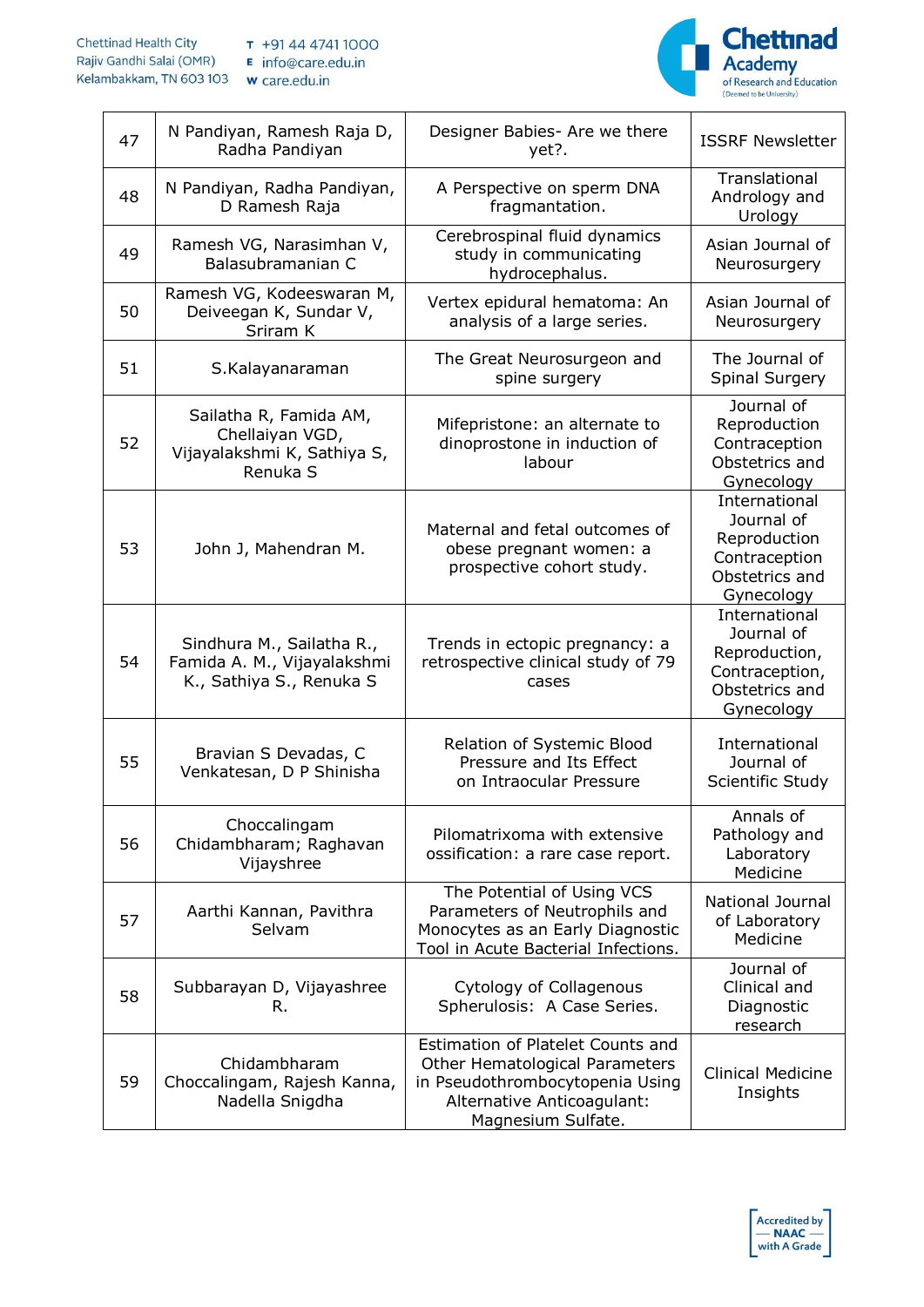

| 60 | Sushma Nayar, Kishore Babu<br>Esakkimuthu Parvathi,<br>Mayilananthi Kaliannan,<br>Premlatha Sivasailam                                                  | Acquired Inhibitor of Factor VIII<br>Presenting as Delayed Wound<br>Healing                                                                                      | Journal of clinical<br>and diagnostic<br>research                         |
|----|---------------------------------------------------------------------------------------------------------------------------------------------------------|------------------------------------------------------------------------------------------------------------------------------------------------------------------|---------------------------------------------------------------------------|
| 61 | Ruckmani, Vinayak Meti, R.<br>Vijayashree, R. Arunkumar,<br>Venugopala Rao Kondaa,<br>Lakshmipathy Prabhu, E.<br>Madhavi, Sobita Devi                   | Anti-rheumatoid activity of<br>ethanolic extract of Sesamum<br>indicum seed extract in Freund's<br>complete adjuvant induced<br>arthritis in Wistar albino rats. | Journal of<br><b>Traditional and</b><br>Complementary<br>Medicine.        |
| 62 | Mannu A, Narayana G,<br>Ramagopal G, Vasudevan J,<br>Nayar PG                                                                                           | Study of cardiac changes in<br>children with malnutrition                                                                                                        | Indian journal of<br>Child Health                                         |
| 63 | Mali Kalpana Ramanna,<br>Ruckmani A., Siddharam S.<br>Janti, Madhavi Eerike, R.<br>Lakshmipathy Prabu                                                   | Burden of therapy in patients<br>suffering from diabetes mellitus<br>and hypertension.                                                                           | International<br>Journal of<br>Pharmacy and<br>Pharmaceutical<br>Science. |
| 64 | Ruckmani A, Vinayak Meti<br>Vijayashree R, Arunkumar R<br>, Venugopala Rao Konda,<br>Lakshmipathy Prabhu, E.<br>Madhavi, Sobita Dev                     | Anti-rheumatoid activity of<br>ethanolic extract of Sesamum<br>indicum seed extract in Freund's<br>complete adjuvant induced<br>arthritis in Wistar albino rats  | Journal of<br>Traditional and<br>Complementary<br>Medicine                |
| 65 | Remya K J, Mathangi K,<br>Mathangi D C, Sriteja Y,<br>Srihari R, Govindaraju S,<br>Hillman D R, Eastwood P R                                            | Predictive value of craniofacial<br>and anthropometric measures in<br>obstructive sleep apnea (OSA).                                                             | The Journal of<br>Craniomandibula<br>r and Sleep<br>Practice              |
| 66 | Ananthi B, Sabari Sridhar<br>O.T., Kailash S, Shajahan M<br>Ismail, Srinivasan B.                                                                       | Factors affecting duration of<br>untreated psychosis - A<br>retrospective study done in<br>general hospital setting                                              | International<br>archives of<br>intergrated<br>medicine                   |
| 67 | Kailash S, Shabeeba Z,<br>P.K.Dalal, P.K.Sinha                                                                                                          | Psychosocial factors associated<br>with relapse in patients with<br>alcohol dependence                                                                           | Indian journal of<br>Psychological<br>medicine                            |
| 68 | Aruna Shanmuganathan,<br>Krishnaveni R, Meenakshi<br>Narasimhan, Viswambhar V,<br>Ragulan R, Nisha Ganga,<br>Gangaiamaran M, SSJ Shiek<br>Fareeth Ahmed | Evaluation of Peak Expiratory<br>Flow Rate in Pregnancy in a South<br><b>Indian Tertiary Care Centre</b>                                                         | International<br>Archives of<br>Integrated<br>Medicine                    |
| 69 | Ragulan R, Viswambhar V,<br>Krishnaveni R, Meenakshi<br>Narasimhan, Aruna<br>Shanmuganathan, Nisha<br>Ganga, Gangaiamaran M.                            | Evaluation of platelet indices<br>among patients with exacerbation<br>of COPD in a tertiary care center<br>in South India.                                       | International<br>Archives of<br>Integrated<br>Medicine                    |
| 70 | Vasudave Nataraja,<br>Abubacker Sulaiman Farook,<br>Vivek Elangovan, Ashraf<br>Ahmed, Praveen Kumar<br>Magudeeswaran                                    | Magnetic Resonance Imaging<br>Evaluation of hippocampus with<br><b>T2 Relaxation Time</b>                                                                        | International<br>Journal of<br>Scientific Study                           |
| 71 | Praveen Kumar<br>Magudeeswaran, Abubacker<br>Sulaiman Farook, Preethi<br>Ganesan, VasudaveNataraja,                                                     | A Vital Role of Magnetic<br>Resonance Imaging in Pregnancy-<br>Related Neurological<br>Complications                                                             | International<br>Journal of<br>Scientific Study                           |

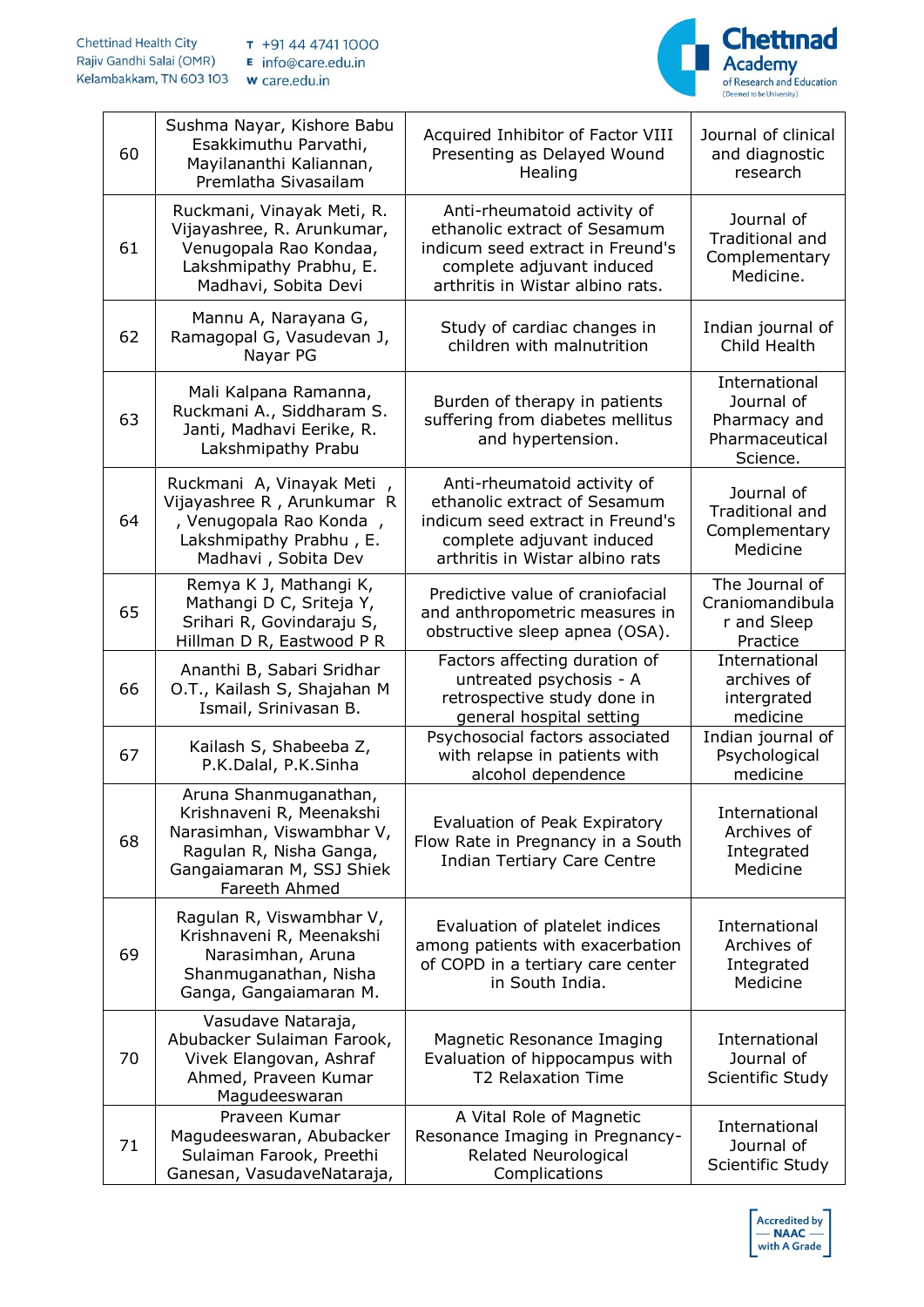

|    | Anand Rajamani.                                                                                                                                    |                                                                                                                                                                                              |                                                                      |
|----|----------------------------------------------------------------------------------------------------------------------------------------------------|----------------------------------------------------------------------------------------------------------------------------------------------------------------------------------------------|----------------------------------------------------------------------|
|    |                                                                                                                                                    |                                                                                                                                                                                              |                                                                      |
| 72 | Ramasamy P, Subhapradha,<br>Thinesh T, Selvin J, Selvan<br>KM, Shanmugam V,<br>Shanmugam A.                                                        | Characterization of bioactive<br>chitosan and sulfated chitosan<br>from Doryteuthis singhalensis<br>(Ortmann, 1891)                                                                          | International<br>Journal of<br>Biological<br>Macromolecules          |
| 73 | Gopal S, Divya KC                                                                                                                                  | Can methicillin-resistant<br>Staphylococcus aureus prevalence<br>from dairy cows in India act as<br>potential risk for community-<br>associated infections?: A review.                       | Veterinary world                                                     |
| 74 | Manivannan J, Prashanth M,<br>Saravana Kumar V, Shairam<br>M, Subburaj J                                                                           | Systems biological understanding<br>of the regulatory network and the<br>possible therapeutic strategies for<br>vascular calcification                                                       | Molecular<br>biosystems                                              |
| 75 | A. Moorthi, Y.-C. Tyan, T.-W.<br>Chung                                                                                                             | Surface-modified polymers for<br>cardiac tissue engineering                                                                                                                                  | <b>Biomaterials</b><br>Science                                       |
| 76 | P. Sharmiladevi, V. Haribabu,<br>K. Girigoswami, A. Sulaiman<br>Farook, A. Girigoswami                                                             | Effect of Mesoporous Nano Water<br>Reservoir on MR Relaxivity                                                                                                                                | Scientific Reports                                                   |
| 77 | Meera M, A Ruckmani, R<br>Saravanan and Lakshmipathy<br>Prabhu                                                                                     | Anti-inflammatory effect of<br>ethanolic extract of spine, skin<br>and rind of Jack fruit peel- A<br>comparative study                                                                       | Natural Product<br>Research                                          |
| 78 | R. Karthik, V. Manigandan, R.<br>Saravanan                                                                                                         | Toxicity, teratogenicity and<br>antibacterial activity of posterior<br>salivary gland (PSG) toxin from<br>the cuttlefish Sepia pharaonis<br>(Ehrenberg, 1831), Journal of<br>chromatography. | Analytical<br>technologies in<br>the biomedical<br>and life sciences |
| 79 | Karthik R, Manigandan V,<br>Ebenezar K, Vijayashree R,<br>Saravanan R                                                                              | Data supporting the anticancer<br>activity of posterior salivary gland<br>(PSG) toxin from the cuttlefish<br>Sepia pharaonis Ehrenberg<br>(1831)                                             | Data Brief                                                           |
| 80 | V. Ramakrishnan, RS. Akram<br>Husain, Shiek SSJ Ahmed                                                                                              | PSEN1 gene polymorphisms in<br>Caucasian Alzheimer's disease: A<br>meta-analysis                                                                                                             | Clinica Chimica<br>Acta                                              |
| 81 | J. Joy Sebastian Prakash., G.<br>Vinitha, R. Murugesan, R.<br>Karunanidhi                                                                          | Analysis on nonlinear optical<br>properties of Cd (Zn) Se quantum<br>dots synthesized using three<br>different stabilizing agents                                                            | <b>Optical Materials</b>                                             |
| 82 | Sheik S.S.J. Ahmed, RS.<br>Akram Husain, Suresh Kumar<br>and V. Ramakrishnan                                                                       | Association between NOS1 Gene<br>Polymorphisms and Schizophrenia<br>in Asian and Caucasian<br>Populations: A Meta-Analysis                                                                   | NeuroMolecular<br>Medicine                                           |
| 83 | L. Mary Lazer, B.<br>Sadhasivam, K. Palaniyandi,<br>T. Muthuswamy, I.<br>Ramachandran, A.<br>Balakrishnan, S. Pathak, S.<br>Narayan, S. Ramalingam | Chitosan-based nano-formulation<br>enhances the anticancer efficacy<br>of hesperetin,                                                                                                        | International<br>journal of<br>biological<br>macromolecules          |

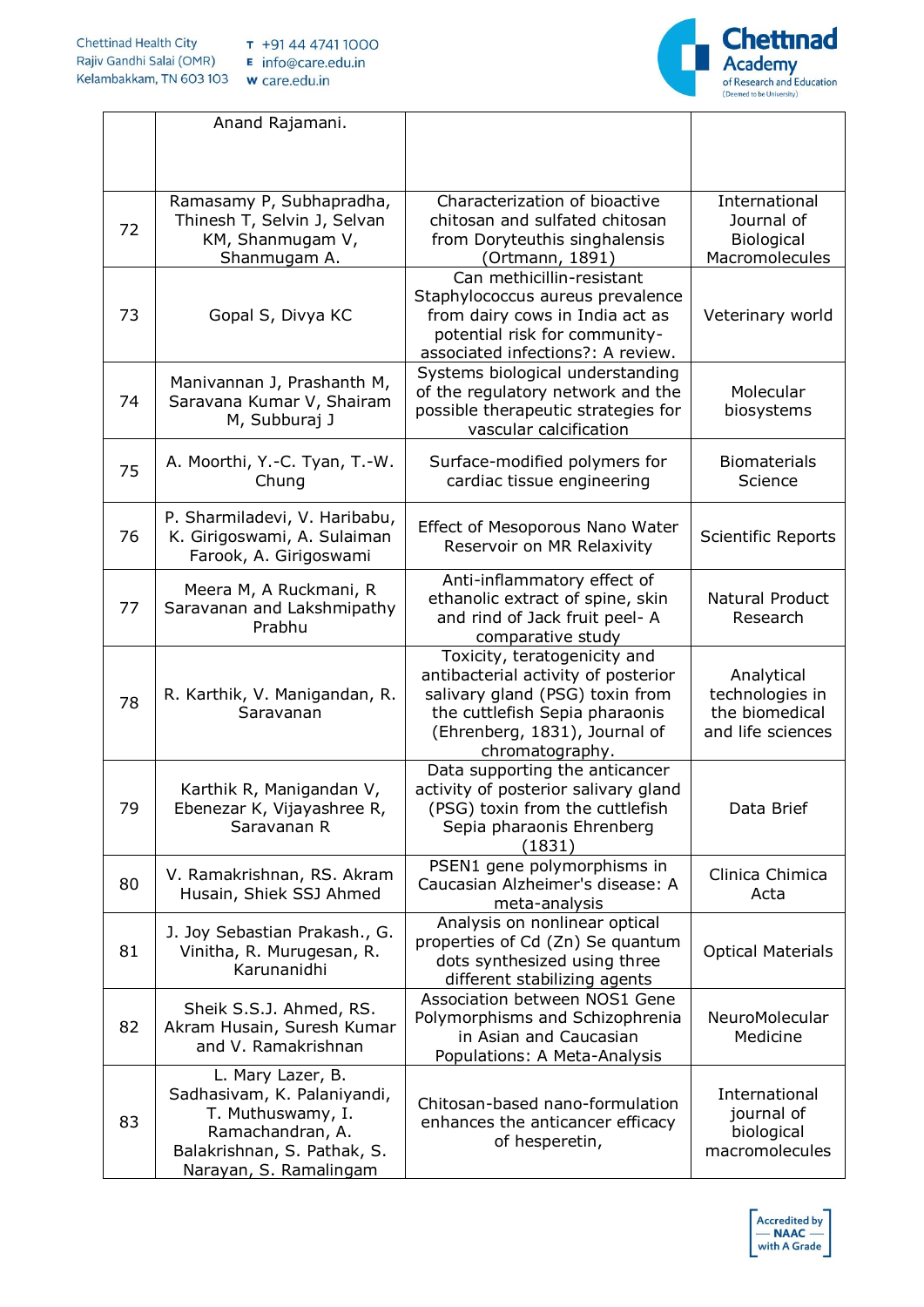

| 84 | S. Dinesh Kumar, K.<br>Mohamed Abudhahir, N.<br>Selvamurugan, S. Vimalraj,<br>R. Murugesan, N. Srinivasan,<br>A. Moorthi                                                                                                                                        | Formulation and biological actions<br>of nano-bioglass ceramic particles<br>doped with Calcarea phosphorica<br>for bone tissue engineering          | <b>Materials Science</b><br>and Engineering:                                        |
|----|-----------------------------------------------------------------------------------------------------------------------------------------------------------------------------------------------------------------------------------------------------------------|-----------------------------------------------------------------------------------------------------------------------------------------------------|-------------------------------------------------------------------------------------|
| 85 | N. Subhapradha, K.<br>Mohamed Abudhahir, A.<br>Aathira, N. Srinivasan, A.<br>Moorthi                                                                                                                                                                            | Polymer coated mesoporous<br>ceramic for drug delivery in bone<br>tissue engineering                                                                | International<br>Journal of<br><b>Biological</b><br>Macromolecules                  |
| 86 | PR. Sivashankari, A. Moorthi,<br>KM. Abudhahir, M.<br>Prabaharan                                                                                                                                                                                                | Preparation and characterization<br>of three-dimensional scaffolds<br>based on hydroxypropyl<br>chitosangraft-graphene oxide.                       | International<br>Journal of<br><b>Biological</b><br>Macromolecules                  |
| 87 | Naveen H                                                                                                                                                                                                                                                        | Improvement in neurocognitive<br>functions and serum BDNF levels<br>in patients with depression<br>treated with antidepressants and<br>Yoga         | Indian Journal of<br>Psychiatry                                                     |
| 88 | Pathak, P. Suhanya, S.<br>Sushmitha, R. Murugesan,<br>Fang He, F. Marotta and A.<br>Banerjee.                                                                                                                                                                   | Coping With Stress Related<br>Effects On The Brain - Role Of<br>Neuro-Nutraceuticals And Gut<br>Microbes.                                           | International<br>Journal of<br>Probiotics and<br>Prebiotics                         |
| 89 | Madhumala Gopinath,<br>Ramachandran Murugesan,<br>Francesco Marotta, Rosa Di<br>Liddo, Antara Banerjee,<br>Sushmitha Sriramulu,<br>Ganesan Jothimani, Vimala<br>Devi Subramaniam,<br>Srinivasan Narasimhan,<br>Swarna Priya K, Xiao-Feng<br>Sun, Surajit Pathak | Role of Hippo pathway effector<br>Tafazzin protein in maintaining<br>stemness of Umbilical cord<br>derived mesenchymal stem cells<br>(UC-MSC)       | International<br>Journal of<br>Hematology-<br>Oncology and<br>Stem Cell<br>Research |
| 90 | Princy AS, Rajeswari M                                                                                                                                                                                                                                          | Competencies of physician<br>assistant interns                                                                                                      | Journal of<br>Advanced<br>Research in<br>Dynamical and<br><b>Control Systems</b>    |
| 91 | Arathi MS, Prabavathy G,<br>Vinutha J, Vatsala V.                                                                                                                                                                                                               | Morphometric study of human<br>placenta in different gestational<br>age groups.                                                                     | Biomedicine.                                                                        |
| 92 | Ramalingam Aroutselvan,<br>Victor Ashok, Sethumadhavan<br>Raghothaman, Hannah<br>Sugirthabai RajilaRajendran                                                                                                                                                    | Usefulness of B-Type Natriuretic<br>Peptide in Predicting the<br>Involvement of Right Ventricle in<br>Acute Inferior Wall Myocardial<br>Infarction. | Journal of<br>Clinical and<br>Diagnostic<br>Research                                |
| 93 | Taneja N, Chellaiyan VG,<br>Daral S, Adhikary M, Das TK.                                                                                                                                                                                                        | Home Based Care as an Approach<br>to Improve the Efficiency of<br>treatment for MDR Tuberculosis:<br>A Quasi-Experimental Pilot Study.              | Journal of clinical<br>and diagnostic<br>research                                   |
| 94 | Chellaiyan VG, Ali FL,<br>Ramachandran M                                                                                                                                                                                                                        | Physical Activity in Building<br><b>Stronger Community</b>                                                                                          | Journal of<br>Clinical &<br>Diagnostic<br>Research                                  |

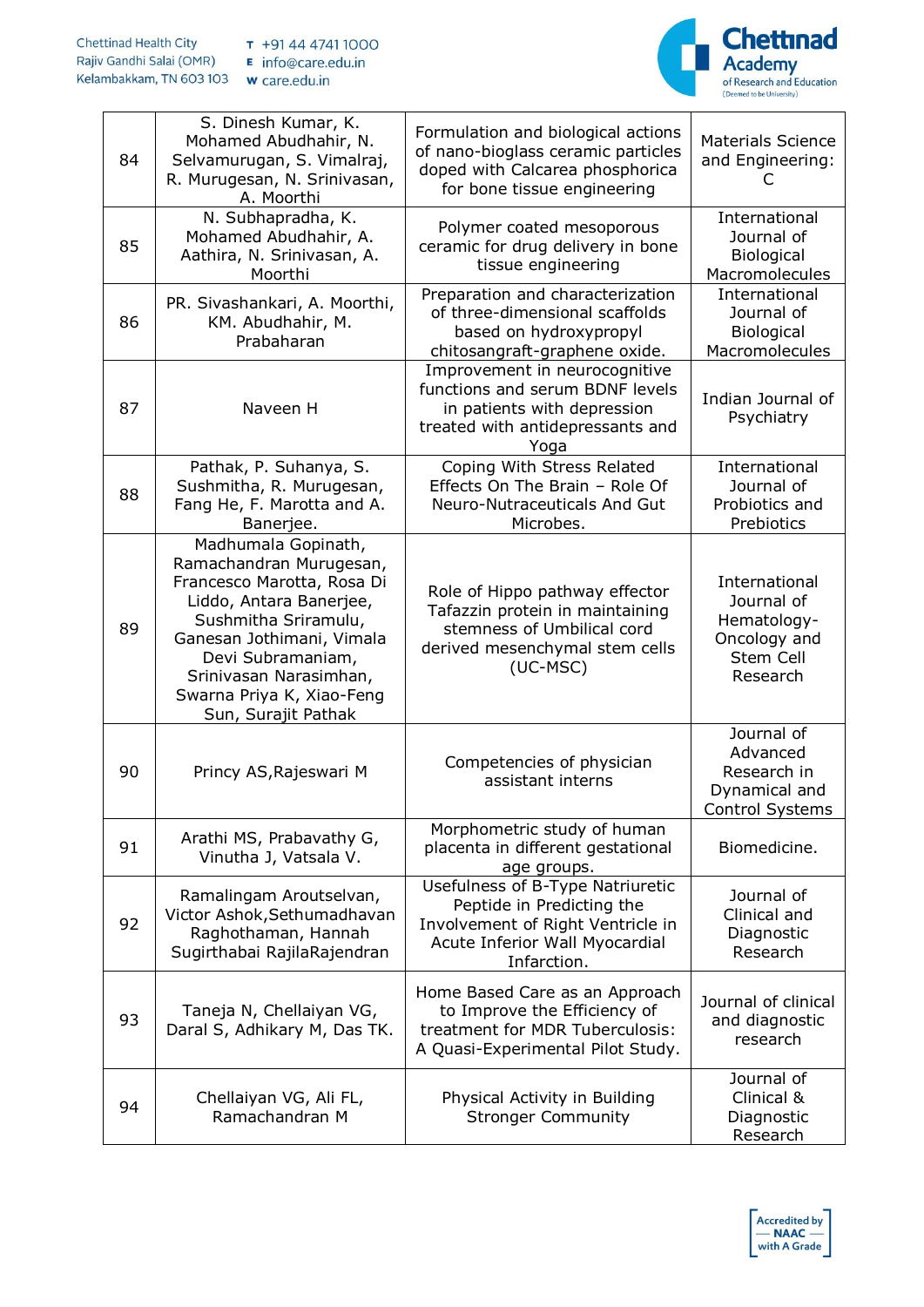

| 95  | Sarkar TK, Adhikary M,<br>Chellaiyan DVG, Jana PK, Rai<br>A, Biswas I                       | . An observational study on<br>career aspiration among students<br>of a medical college in Kolkata                                                                 | Int J Med Sci<br><b>Public Health</b>                                                          |
|-----|---------------------------------------------------------------------------------------------|--------------------------------------------------------------------------------------------------------------------------------------------------------------------|------------------------------------------------------------------------------------------------|
| 96  | Raja TK, Muthukumar T.                                                                      | A cross sectional study on<br>prevalence of hypertension and<br>its associated risk factors among<br>rural adults in Kanchipuram<br>district, Tamil Nadu.          | International<br>Journal Of<br>Community<br>Medicine And<br><b>Public Health</b>               |
| 97  | Muthukumar T, Raja TK.                                                                      | Black dog: the future pandemic?.                                                                                                                                   | International<br>Journal of<br>Scientific<br>Reports.                                          |
| 98  | Shankar P, Gunasingh S                                                                      | Role of Magnetic Resonance<br>Imaging in the Diagnosis and<br>Management of Pelvic Floor<br>Dysfunction                                                            | J South Asian<br>Feder Obst<br>Gynae                                                           |
| 99  | Ranjitha SD, Karthikeyan K,<br>Nalini AP.                                                   | A retrospective study on surgical<br>management of ovarian tumours<br>in a teritary care semiurban<br>hospital                                                     | International<br>Journal of<br>Reproduction,<br>Contraception,<br>Obstetrics and<br>Gynecology |
| 100 | Balaji G                                                                                    | Bilateral hip fractures in a HIV<br>patient with anti-retroviral<br>therapy - induced Fanconi<br>syndrome                                                          | <b>CHCMJ</b>                                                                                   |
| 101 | Kalaiarasan R, Ashvind L,<br>Sulaiman ABF, Devi UL,<br>Ahmed AB.                            | Magnetic Resonance Imaging<br>Evaluation of Brain in<br>Developmental Delay Children.                                                                              | Int J Sci Stud                                                                                 |
| 102 | Ramagopal G, Vasudevan J.                                                                   | Clinical and etiological profile of<br>children with pathological short<br>stature                                                                                 | Int J Contemp<br>Pediatr.                                                                      |
| 103 | Reena<br>Francis, Umadevi. L, Rajaguru<br>Ganesan                                           | Age at onset of menarche in<br>apparently healthy urban school<br>children- A cross sectional study.                                                               | International<br>Journal of<br>Current<br>Advanced<br>Research                                 |
| 104 | Vijayashree Raghavan,<br>Rajesh Kanna Nandagopal<br>Radha, Ramesh K Rao,<br>Abinaya Kuberan | A Correlative Study between<br>Platelet Count, Mean Platelet<br>Volume and Red Cell Distribution<br>Width with the Disease Severity<br>Index in Psoriasis patients | Journal of<br>Clinical and<br>Diagnostic<br>Research                                           |
| 105 | Konda VR, Eerike M, Chary R<br>P, Arunachalam R, Yeddula<br>VR, Meti V, Devi T S            | Effect of aluminium chloride on<br>blood glucose level and lipid<br>profile in normal, diabetic and<br>treated diabetic rats.                                      | Indian J<br>Pharmacol                                                                          |
| 106 | Meera M, Ruckmani A,<br>Saravanan R, Lakshmipathy<br>Prabhu R                               | Anti-inflammatoryeffect of<br>ethanolic extract of spine, skin<br>and rind of Jack fruit peel - A<br>comparative study                                             | Nat Prod Res                                                                                   |
| 107 | Eerike M, Konda V,<br>Rajamanickam M                                                        | C-Peptide-Boon or Bane in<br>Diabetes.                                                                                                                             | Glob J<br>Pharmaceu Sci                                                                        |
| 108 | A. Ahamed Basha                                                                             | Lacripep for Tears of Joy                                                                                                                                          | <b>EC</b><br>Ophthalmology                                                                     |

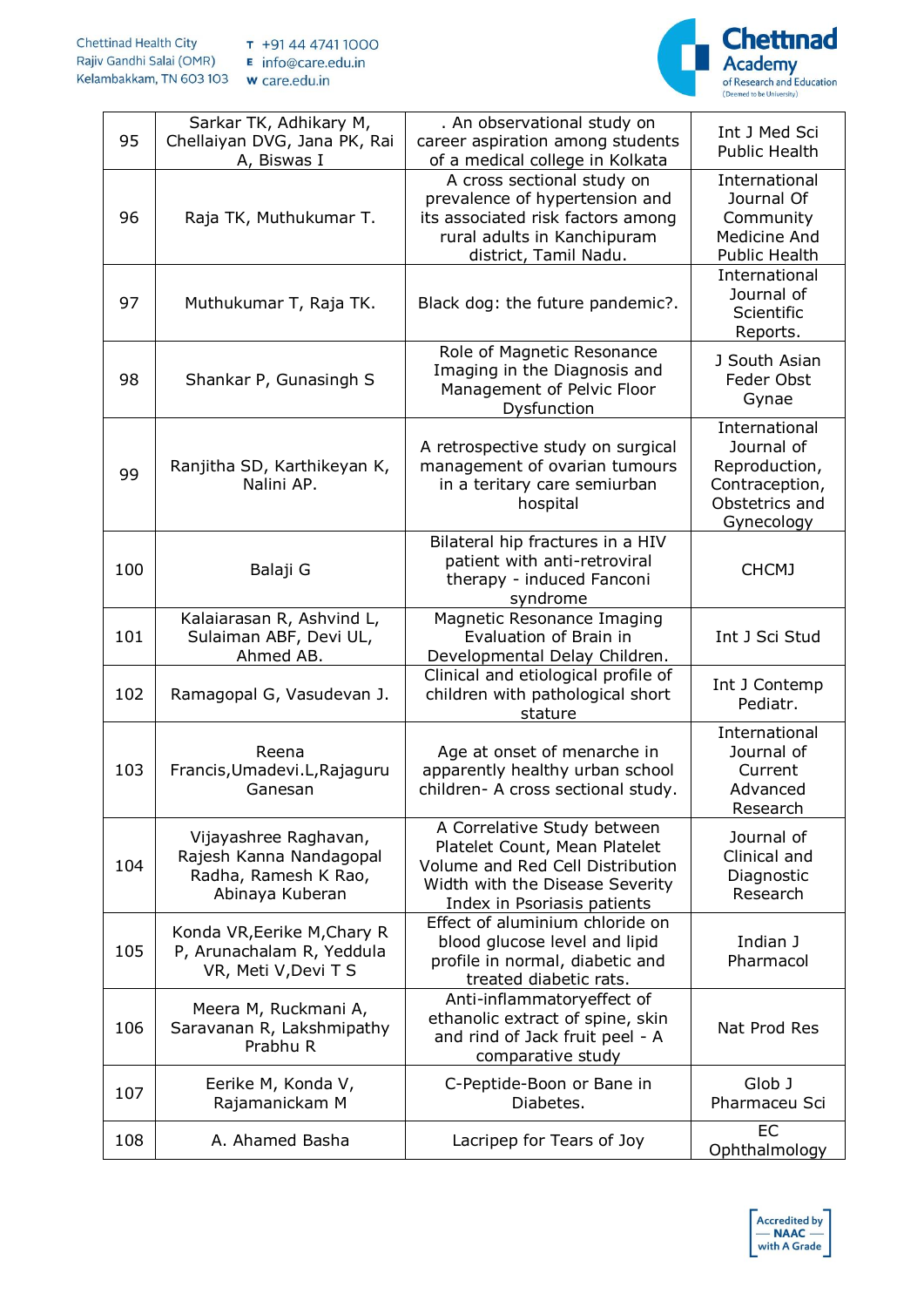## **Chettinad Health City** T +91 44 4741 1000 Rajiv Gandhi Salai (OMR) E info@care.edu.in Kelambakkam, TN 603 103 w care.edu.in



| 109 | C. Arumugam, M. Arvind,<br>Pradeep G. Nayar, M.<br>Chokalingam, N. Ganesh, A.<br>Ahamed Basha, Prince J<br>Samuel                                                             | Obstructive thrombosis of the left<br>sided mechanical heart valves -<br>clinical profile and thrombolytic<br>therapy                                             | Journal of heart<br>valve diseases                 |
|-----|-------------------------------------------------------------------------------------------------------------------------------------------------------------------------------|-------------------------------------------------------------------------------------------------------------------------------------------------------------------|----------------------------------------------------|
| 110 | Sabari Sridhar OT, Murthy P,<br>Kishore Kumar KV.                                                                                                                             | Integrated brief tobacco and<br>alcohol cessation intervention in a<br>primary health-care setting in<br>Karnataka                                                | Indian J Public<br>Health                          |
| 111 | Farook AK, Kandru LA,<br>Elangovan V, Farook AS,<br>Magudeeswaran PK                                                                                                          | Diagnostic Evaluation of Articular<br>Cartilage of the Knee Joint: Value<br>of Adding T2 Mapping Sequence<br>to a Routine Magnetic Resonance<br>Imaging Protocol. | Int J Sci Stud                                     |
| 112 | Kalaiarasan R, Ashvind L,<br>Sulaiman ABF, Devi UL,<br>Ahmed AB.                                                                                                              | Magnetic Resonance Imaging<br>Evaluation of Brain in<br>Developmental Delay Children                                                                              | Int J Sci Stud                                     |
| 113 | Meenakshi Narasimhan,<br>Radhika Sharma, Aruna<br>Shanmuganathan,<br>Viswambhar Vallabhaneni,<br>Ragulan Rajalingam, Nisha<br>Ganga, Gangalamaran,<br>Krishnaveni Renganathan | Correlation Of Severity Of Apnoea<br>Hypopnoea Index (Ahi) With<br>Forced Expiratory Volume 1<br>(Fev1) In Overlap Syndrome                                       | J. Evid. Based<br>Med. Healthc                     |
| 114 | Noor FS, Lailu M, Anand S,<br>Arun K, Preeti P.                                                                                                                               | Acute Temporary Hearing loss<br>Following Lumbar Subarachnoid<br>Blockade.                                                                                        | Chettinad Health<br>City Medical<br>Journal        |
| 115 | D udayashankar,<br>SarahSPremraj, K<br>Mayilananthi,<br>VishwanathNaragond                                                                                                    | Applicability of Toronto Clinical<br>Neuropathy Scoring and its<br>Correlation with Diabetic<br>Peripheral Neuropathy: A<br>Prospective Cross-sectional Study     | <b>JCDR</b>                                        |
| 116 | Vigneshwaran J, Thuvaragah<br>Р                                                                                                                                               | GorgyaSampathkumar.Acquired<br>Hemoglobin Disorders.                                                                                                              | Chettinad Health<br>City Medical<br>Journal        |
| 117 | Udayashankar D, Sarah P,<br>Indrani N, Nagajothi                                                                                                                              | Iron Deficiency Anemia: An<br>Overview.                                                                                                                           | Chettinad Health<br>City Medical<br>Journal        |
| 118 | Mayilananthi K, Sarah P,<br>Ramprasath A                                                                                                                                      | Pancytopenia-A Physician's<br>Perspective                                                                                                                         | <b>Chettinad Health</b><br>City Medical<br>Journal |
| 119 | Lanord Stanley Jawahar M,<br>Ananthkumar PK, Anitha                                                                                                                           | Plasma Cell Disorders                                                                                                                                             | <b>Chettinad Health</b><br>City Medical<br>Journal |
| 120 | Durga Krishnan,<br>NoorulAmeen S, Aravind CS,<br>Balaji R                                                                                                                     | Autoimmune Hemolytic Anemia                                                                                                                                       | Chettinad Health<br>City Medical<br>Journal        |
| 121 | Durga Krishnan,<br>NoorulAmeen S, Aravind CS,<br>Balaji R                                                                                                                     | Mortality profile and incidence of<br>deaths due to neonatal sepsis in<br>an urban tertiary care center in<br>South India: A retrospective<br>study               | Indian J Child<br>Health                           |
| 122 | V G Ramesh                                                                                                                                                                    | A patient with Torticollis.In<br>Practical Neurosurgery                                                                                                           | Analysis of<br>Clinicalcases                       |
| 123 | V G Ramesh                                                                                                                                                                    | A child with multiple cutaneous<br>stigmata and neurological deficit.                                                                                             | Analysis of<br>Clinical cases                      |

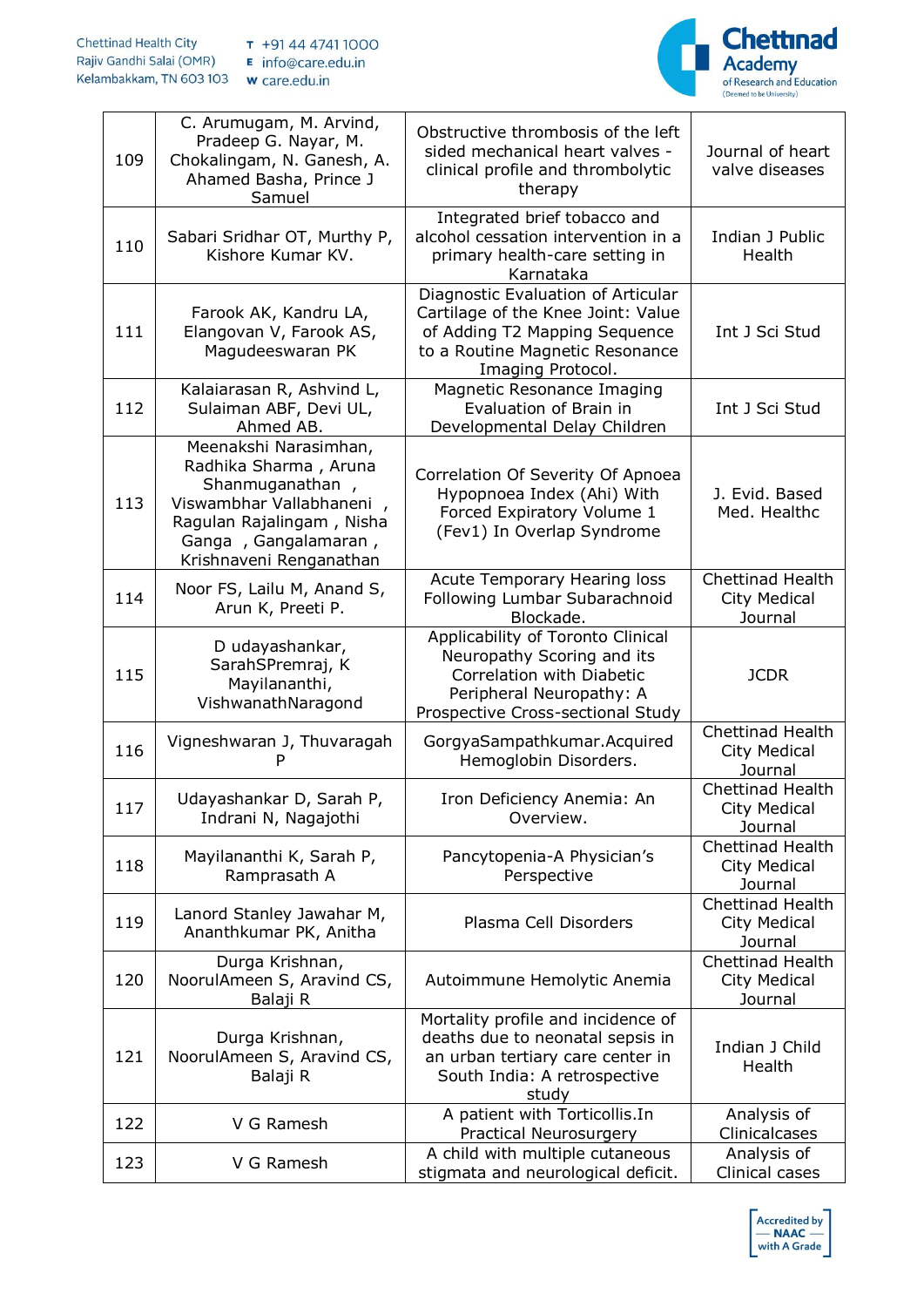

|     |                                                        | In: Practical<br>Neurosurgery                                                                                                                                                                                                                                |                                                                            |
|-----|--------------------------------------------------------|--------------------------------------------------------------------------------------------------------------------------------------------------------------------------------------------------------------------------------------------------------------|----------------------------------------------------------------------------|
| 124 | V G Ramesh                                             | Neurosurgical causes of cognitive<br>dysfunction                                                                                                                                                                                                             | Reviews in<br>Neurology                                                    |
| 125 | Santhini<br>Gopalakrishnan, Malligai.E                 | Pilot Study To Find Out The<br>Association Of Total Testosterone<br>With Coronary Artery Disease<br>Among The South Indian<br>Population                                                                                                                     | International<br>journal of<br>scientific<br>research                      |
| 126 | Deepalakshmi .S, Kalpana .K,<br>Dr. Veena M Joseph     | A Descriptive study to assess the<br>Knowledge and Attitude on Breast<br>feeding among Postnatal mothers<br>in a selected Tertiary care<br>hospital, Kanchipuram District,<br>Tamil Nadu, India                                                              | Global Journal<br>for Research<br>Analysis                                 |
| 127 | M.Joanna Rachel & Dr Veena<br>M Joseph                 | A Descriptive study to assess the<br>knowledge and practice on<br>menstrual hygiene among nursing<br>students in selected nursing<br>colleges in Kanchipuram District,<br>Tamil Nadu, India                                                                  | International<br>journal of current<br>research and<br>modern<br>education |
| 128 | N.Sangeeshwari, K.Thatchaya<br>ni, D. Joanie priya     | A study to assess the knowledge<br>on maternal abuse among<br>antenatal mothers attending OPD<br>in a selected hospital at<br>Kelambakkam, Kanchipuram<br>district TamilNadu, India.                                                                         | Indian Journal Of<br>Applied Research                                      |
| 129 | R.Ajeeth,<br>M.Chandiralekha, Neha Singh,<br>Revathy.D | Validity and Reliability of the tool<br>to assess the awareness on Pelvic<br>floor exercise among mothers<br>attending obstetrics and<br>gynaecology outpatient<br>department in a selected tertiary<br>care hospital at Kanchipuram<br>District, Tamil Nadu | paripexIndian<br>Journal Of<br>Research                                    |
| 130 | Priskilla roselin<br>tigga, s.anusuyaRevathy.D         | Validity and Reliability of the tool<br>to assess the awareness on<br>Human Papilloma Virus<br>Vaccination among Nursing<br>Professional in a selected Hospital<br>at Kanchipuram District, Tamil<br>Nadu, India.                                            | Indian Journal of<br>Scientific<br>Research                                |
| 131 | P.Periyasamy, T.Pavithra, K.Va<br>nitha                | Descriptive Study To Assess The<br>Knowledge Of Vasectomy Among<br>Men In Selected Village At<br>Kancheepuram District,<br>Tamilnadu                                                                                                                         | Global Journal<br>For Research<br>Aanalysis                                |
| 132 | V.Aishwarya, J.Devapriyan, K.<br>Vanitha               | A Descriptive Study To Assess<br>The Knowledge Of Caregivers On<br>Psychological Changes Of Mothers<br>During Puerperium In a Selected<br>Tertiary Care Hospital At<br>Kelambakkam, Kancheepuram<br>Dist, Tamilnadu                                          | Indian Journal Of<br>Applied Research                                      |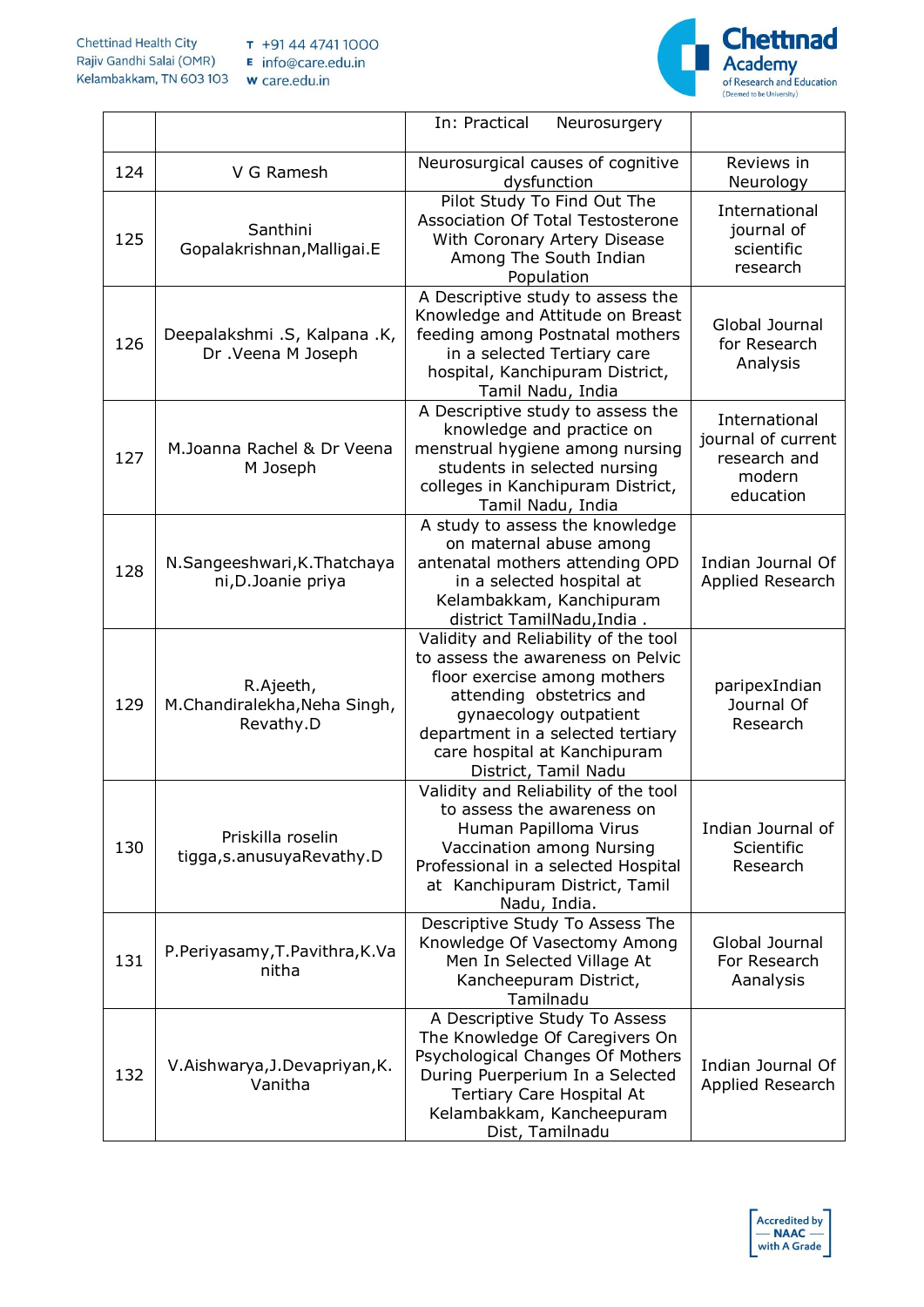

| 133 | V.Komalavalli, S.Muthumari, K<br>hoirom Sarita Devi, K. Vanitha | A Study To Assess The Knowledge<br>On Poly Cystic Ovarian Disease<br>(Pcod) Among Girls In a Selected<br>College At Kelambakkam,<br>Kancheepuram Dist, Tamilnadu                          | <b>IJCRME</b>                                         |
|-----|-----------------------------------------------------------------|-------------------------------------------------------------------------------------------------------------------------------------------------------------------------------------------|-------------------------------------------------------|
| 134 | Divya.j, Naveenkumar. V, Vijay<br>alakshmi.N, Joanie Priya.D    | A Study To Assess The knowledge<br>on nutritional supplements among<br>antenatal mothers attending opd<br>in a selected hospital at<br>kelambakkam, kanchipuram<br>district, Tamil Nadu   | Indian Journal Of<br>Applied research                 |
| 135 | Safina<br>Khatton, Vithya.R, L.Lakshmi,<br>V.Malathi            | To assess the effectiveness of<br>planned teaching programme on<br>prevention of water borne<br>diseases among mothers of under<br>five children in a selected village                    | International<br>Journal of<br>Advanced<br>Research   |
| 136 | M.Yaga Jeyanthi                                                 | Assess the effectiveness of yoga<br>on stress of elderly persons at<br>selected old age homes in<br>Coimbatore, Tamilnadu, India                                                          | Indian Journal of<br>Applied Research                 |
| 137 | M.Suvitha, N.Nishanth<br>Niranjan Kumar, L. Lakshmi             | To assess the level of knoweledge<br>on mosquito borne diseases<br>among adults in selected area, at<br>kelambakkam, kanchipuram<br>district, Tamil Nadu, India                           | Indian Journal of<br>Applied Research                 |
| 138 | D.B.Shalin Grace, S.Nithya<br>S.Suganya, Shenbagapraba.N        | To assess the level of knoweledge<br>on oral hygiene among rural<br>population in a selected village, at<br>kelambakkam, kanchipuram<br>district, Tamil Nadu, India                       | Indian Journal of<br>Applied Research                 |
| 139 | Renuga.S, B.Sudharasan, N.Th<br>ivya                            | To assess the level of knoweledge<br>on respiratory infections among<br>mothers of under five children in<br>selected area, at kelambakkam,<br>kanchipuram district, Tamil Nadu,<br>India | Indian Journal of<br>Applied Research                 |
| 140 | V.Gomathi, Jancy.R, N.Thivya                                    | To assess the level of knoweledge<br>on ill effects of alcohol among<br>adult males in selected area, at<br>kelambakkam, kanchipuram<br>district, Tamil Nadu, India                       | Indian Journal of<br>Applied Research                 |
| 141 | M.HildaGrace, D.Alfred<br>Sam, L. Lakshmi                       | To assess the level of knoweledge<br>on awareness about breast cancer<br>among adult women in selected<br>area, at kelambakkam,<br>kanchipuram district, Tamil Nadu,<br>India             | Global Journal<br>For Research<br>Analysis            |
| 142 | S.Anandhi, K.Dhivyapriya, L.La<br>kshmi                         | To assess the level of knoweledge<br>on biomedical waste among<br>nursing interns in selected college<br>of nursing, at kelambakkam,<br>kanchipuram district, Tamil Nadu,<br>India        | International<br>Journal of<br>Scientific<br>Research |
| 143 | Jessin Jacob, Deva<br>Asser, Shenbagapraba.N                    | To assess the effectiveness of<br>video assisted teaching on first<br>aid management among school                                                                                         | Global Journal<br>For Research<br>Analysis            |

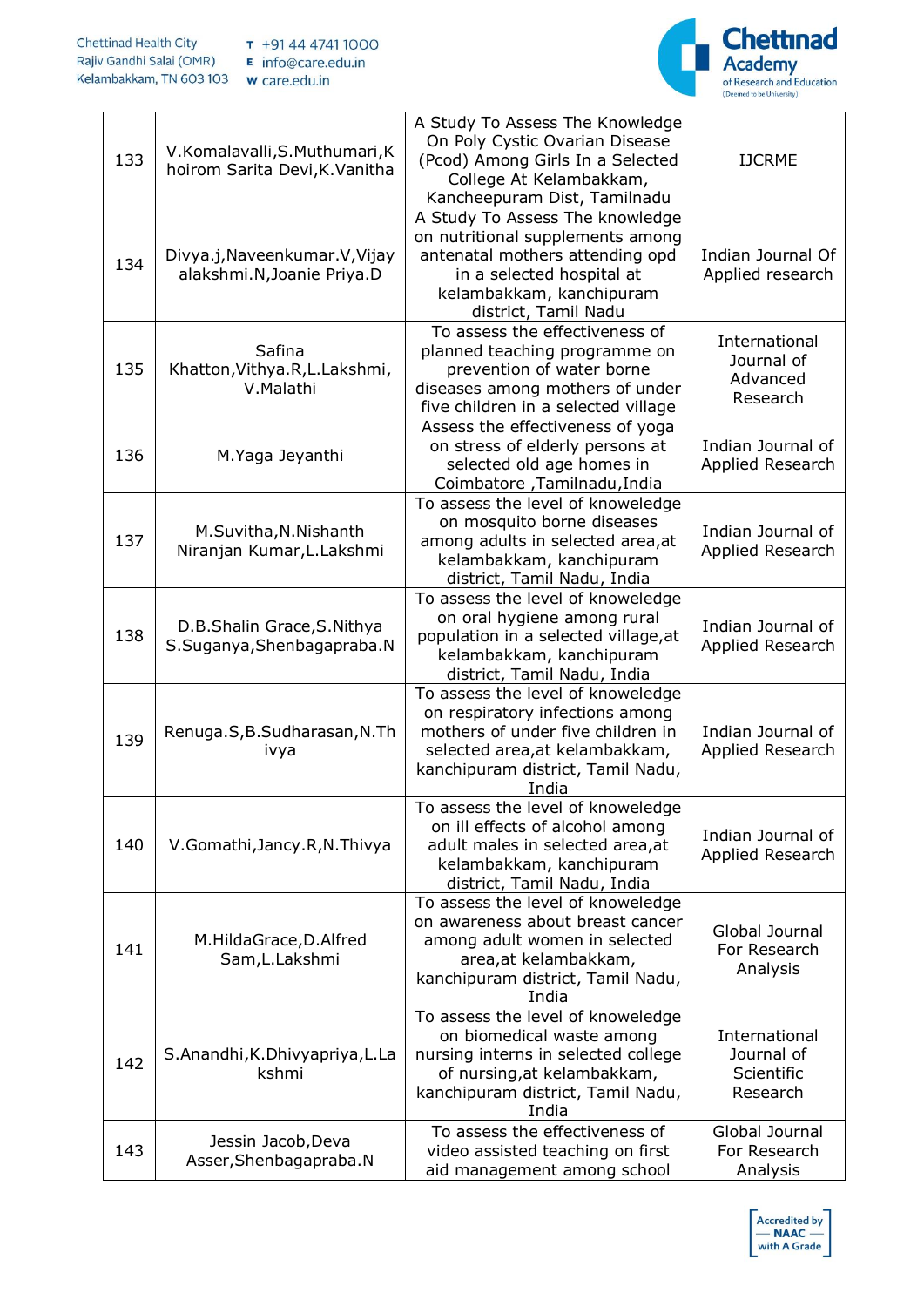

٦

|     |                                                                                 | teachers at selected<br>school, kelambakkam,<br>kanchipuram district, Tamil Nadu,<br>India                                                                                                                                    |                                                        |
|-----|---------------------------------------------------------------------------------|-------------------------------------------------------------------------------------------------------------------------------------------------------------------------------------------------------------------------------|--------------------------------------------------------|
| 144 | M.Thangam, S.Shanmugasun<br>daram.Shenbagapraba.N                               | To assess the level of knoweledge<br>on worm infestations to children<br>amongf mothers of children at the<br>age group of under five in a<br>selected village, at kelambakkam,<br>kanchipuram district, Tamil Nadu,<br>India | Global Journal<br>For Research<br>Analysis             |
| 145 | .Reshma<br>Banu, S. Kanchana, N. Thivya                                         | To assess the level of knoweledge<br>on osteoporosis among adult<br>women in selected area.                                                                                                                                   | Global Journal<br>For Research<br>Analysis             |
| 146 | Jyotish Lal Prasad,<br>Pavithra.M, Vijay.S,<br>Subbulakshmi, S                  | Nutritional estimation of preschool<br>children: by "WHO" z score<br>interpretation,                                                                                                                                          | International<br>Journal Of<br>Scientific<br>Research. |
| 147 | K. Naveen Kumar, R.<br>Anusuya, R. Anbarasan,<br>Subbulakshmi.S                 | Assessing The Validity And<br>Reliability Of The Tool On<br>Knowledgeregarding Safety Toys                                                                                                                                    | International<br>Journal Of<br>Scientific<br>Research  |
| 148 | A.Hemalatha, C.Radhiga,<br>Subbulakshmi.S                                       | A retrospective study of neonatal<br>factors relating to the neonatal<br>hyperrbilirubinemia.                                                                                                                                 | International<br>Journal Of<br>Scientific<br>Research  |
| 149 | Angel George, P.Sumithra,<br>R.Raveena, M.Vidhya,<br>Subbulakshmi.S             | Cognitive assesment on lower<br>respiratory tract infections among<br>the mothers of under five<br>children.                                                                                                                  | Global Journal of<br>Research<br>Analysis              |
| 150 | Dinesh.Gowtham,Linithomas,<br>Kogila.P                                          | Novel expertise on BMI and food<br>habits pattern among south<br>indian school adolescece                                                                                                                                     | International<br>Journal Of<br>Scientific<br>Research. |
| 151 | Jessily elsa george, Steffe<br>prissilla, Tintu Rachel<br>george, Kogila.P      | Conginizance estimation<br>instrument on childhood<br>poisoning among mothers: Test<br>Retest Reliability and Validity                                                                                                        | International<br>Journal Of<br>Scientific<br>Research. |
| 152 | Hari priya, Kayalvizhi, Soumya<br>sabu, Kogila.P                                | Inflence of neonatal factors on<br>newborn birth weight:A<br>Retrospective study                                                                                                                                              | International<br>Journal Of<br>Scientific<br>Research  |
| 153 | D.Sandhiya, R.Hari<br>priya, Saniyamol raju Persia<br>Florence priyadharshini   | Assessing the level of knowledge<br>on prevention & first aid<br>management of burns among<br>mothers                                                                                                                         | International<br>Journal Of<br>Scientific<br>Research  |
| 154 | Lairenlakpam Pendora,<br>Sangeetha. J, Chindiya. J,<br>Rogina j.S. Savarimuthu  | Psychological Wellbing Among<br>Nursing Freshmen.                                                                                                                                                                             | International<br>Journal Of<br>Scientific<br>Research. |
| 155 | Mohamed Khalith. A,<br>Priyadharshini. J, Ramya. V,<br>Rogina J. S. Savarimuthu | Knowledge On Awareness About<br>Substance Abuse Among College<br>Students.                                                                                                                                                    | International<br>Journal Of<br>Scientific<br>Research  |

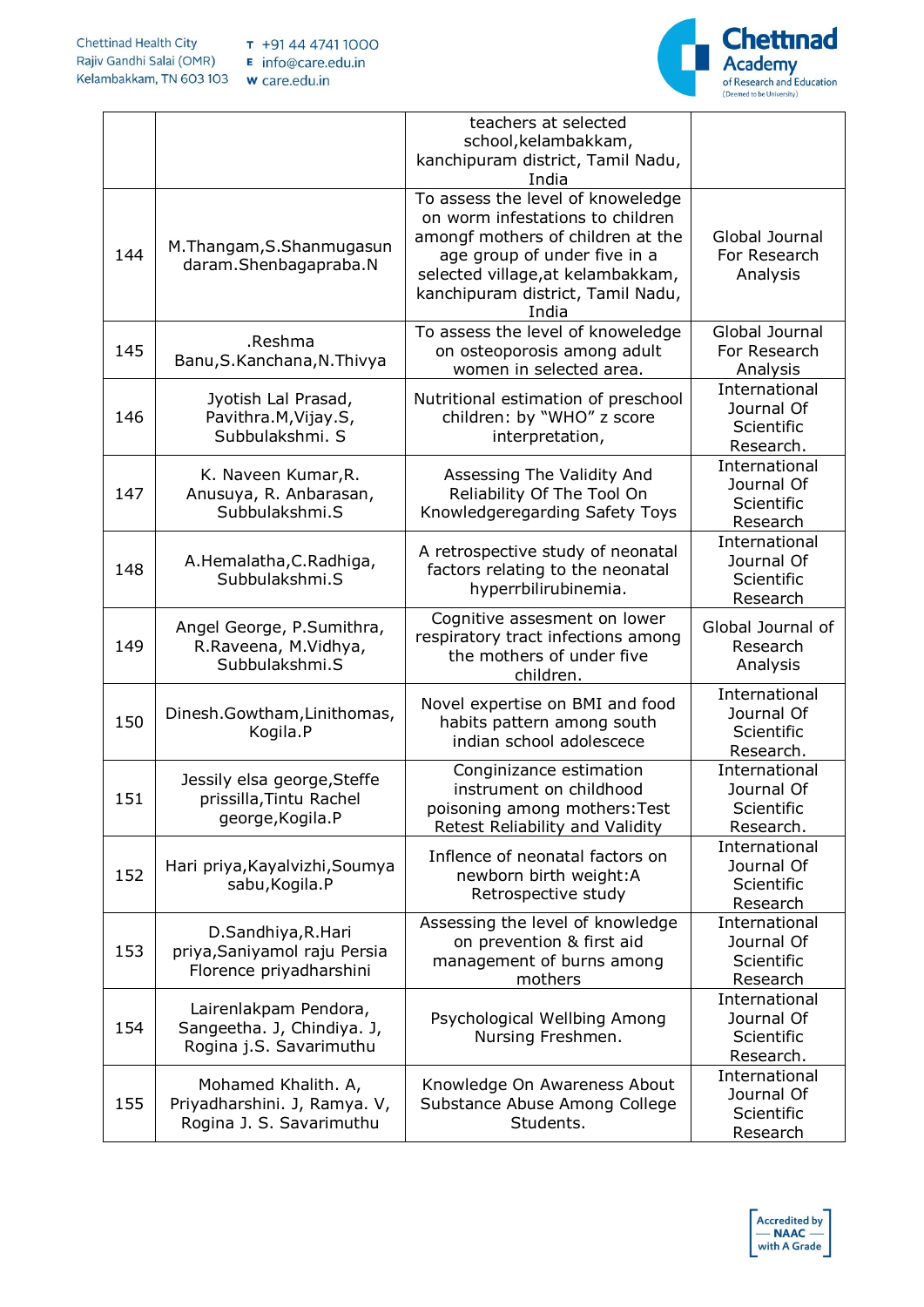

٦

| 156 | Jyothis Benny, Divya. A, Lisa<br>Leo                                            | A Study To Assess The<br>Adjustment Problem Of First Year<br>Nursing Studnets At a Selected<br>College Of Nursing,<br>Kelambakkam, Kanchipuram<br>District, Tamilnadu                                                                                  | Indian Journal Of<br>Applied Research                          |
|-----|---------------------------------------------------------------------------------|--------------------------------------------------------------------------------------------------------------------------------------------------------------------------------------------------------------------------------------------------------|----------------------------------------------------------------|
| 157 | Annamalai. C, Rubini. J,<br>Metha. J                                            | A Study To Assess The Level Of<br>Knowledge Of Parent's On<br>Behavioural Problems Of Primary<br>School Children In Selected<br>Community Area Kanchipuram<br>(Dist) Tamilnadu                                                                         | International<br>Journal Of<br>Scientific<br>Research          |
| 158 | Abhishek.R, Keerthi.G,<br>Deepika.E, Manjula.T.R                                | ADescriptive Study To Assess The<br>Level Of The Awareness On<br>Negative Impact Of Social<br>Networking Sites Among The<br>Parents Of Teenagers Attending<br>Pediatric Opd In Selected Tertiary<br>Care Hospital, Kanchipuram<br>District, Tamil Nadu | IJSR.                                                          |
| 159 | T. Priya, Shanthini Begum,<br>Parthiban. P, Manjula.T. R,<br>Ajitha Alex        | A Descriptive Study To Assess<br>The Level Of Knowledge<br>Regarding Insomnia Among The<br>Relatives Of Elderly People In a<br>Selected Community Area At<br>Kancheepuram District,<br>Tamilnadu India                                                 | Global Journal<br>For Research<br>Analysis                     |
| 160 | T. Sowmiya, G. Pavithra,<br>Manjula. T. R.                                      | A Descriptive Study To Assess<br>The Level Of Marital Adjustments<br>Among The Spouse Living With<br>Alcohol Consuming Husband<br>Residing At Selected Community<br>Setting In Kancheepuram District,<br>Tamil Nadu.                                   | Global Journal<br>For Research<br>Analysis                     |
| 161 | S. Bhuvaneshwari, M. Aswini,<br>S. Mohammed Kafeel, Rogina<br>J. S. Savarimuthu | Perception About Mental Illness<br>Among Freshmen                                                                                                                                                                                                      | Global Journal<br>For Research<br>Analysis                     |
| 162 | Rogina J. S. Savarimuthu                                                        | Mental Health Of Refugees                                                                                                                                                                                                                              | Indian Journal Of<br>Continuing<br><b>Nursing</b><br>Education |
| 163 | Sangavi.SNivethitha. A.U,<br>J.Metha                                            | ADescriptive Study To Assess<br>Knowledge Level Of Legal And<br><b>Ethical Responsibilities Among</b><br><b>Nurses</b>                                                                                                                                 | Intrenational<br>Journal For<br>Research And<br>Analysis       |
| 164 | Sasikala, Revathi, Cyril<br>Cherian, Pushpakala<br>Jagannathan                  | A Study to assess the Prevalence<br>And Prophylaxis Response to<br>Needle Stick Injury among<br>Interns in a Selected Teaching<br>Hospital, Kelambakkam,<br>KanchipuramDistrict                                                                        | <b>IJCRME</b>                                                  |
| 165 | Rathiga.A.                                                                      | A Study to Assess the Reliabilty<br>and Validity of Self reported Sun<br><b>Exposure Questionnaire Among</b><br><b>General Population Visiting</b><br>Medical OPD in Selected Tertiary                                                                 | Global Journal of<br>Research<br>Analysis                      |